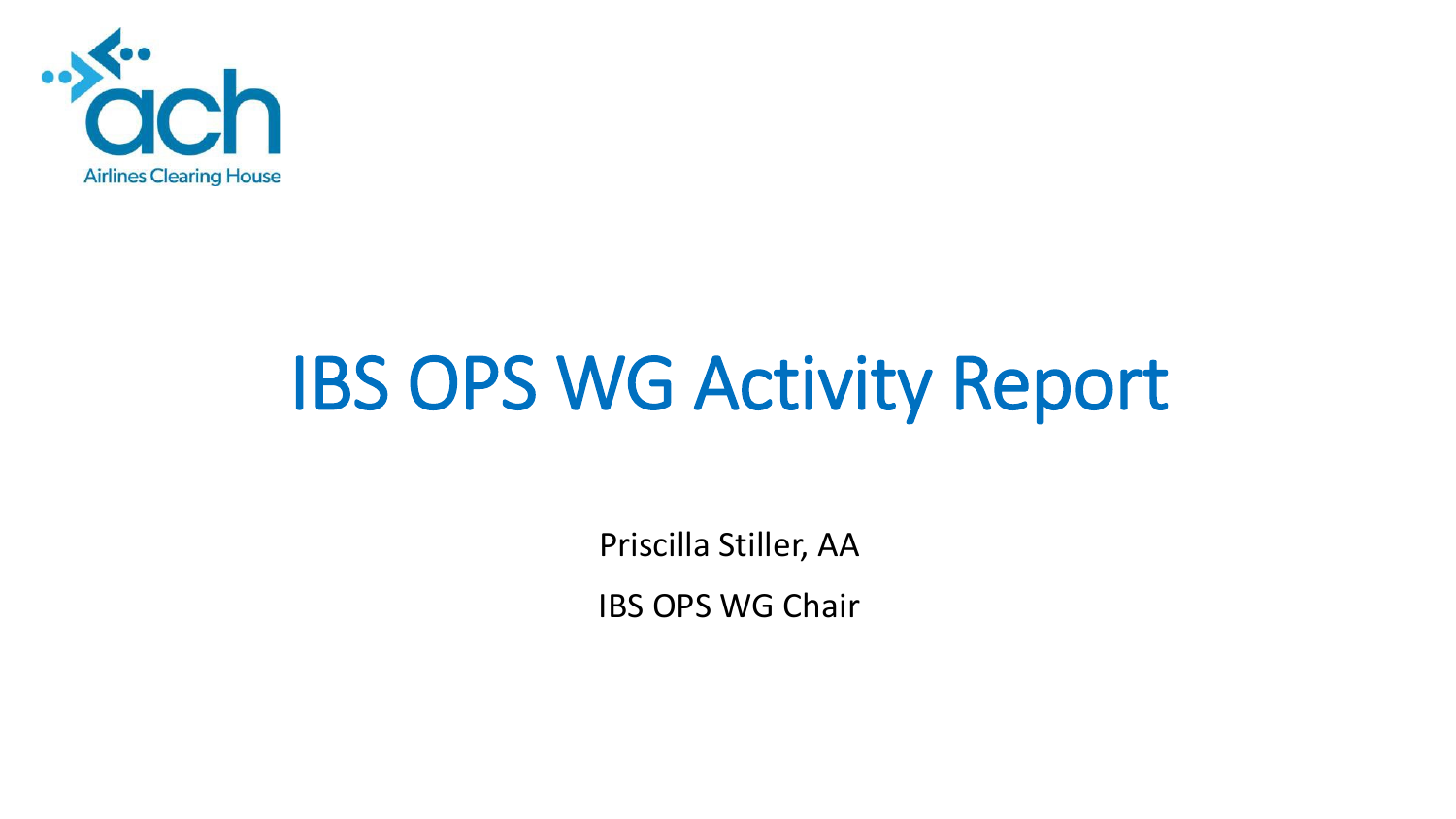

#### IBS OPS WG Members

- IBS OPS WG consists of 14 members and 3 Official Observers:
	- AA Priscilla Stiller AF Isabelle Sanchez BA – Caroline Elkington CZ – Jialin (Jacqueline) Zheng EK – Suresh Verkot EY – Sachin Jain HR – Daniel Erler (observer) KL – Ab Bouman (observer) LH – Ivonne Riebel LX – Myriam Burget  $MF - Shen$  (Sam) Chen  $NZ - Gavin$  Periera QF – James Hayward SQ – Ssu Hui Han TK – Nermin Kiran (observer) TP – Paulo Godinho UA – Isabel Ruiz
		-
		-
		-
		-
		-
		-
		-
		-

- IBS OPS WG Members' Term ends 30 September 2022
- WG led by Altug Meydanli, Sr. Manager Pay-Account Standards-IATA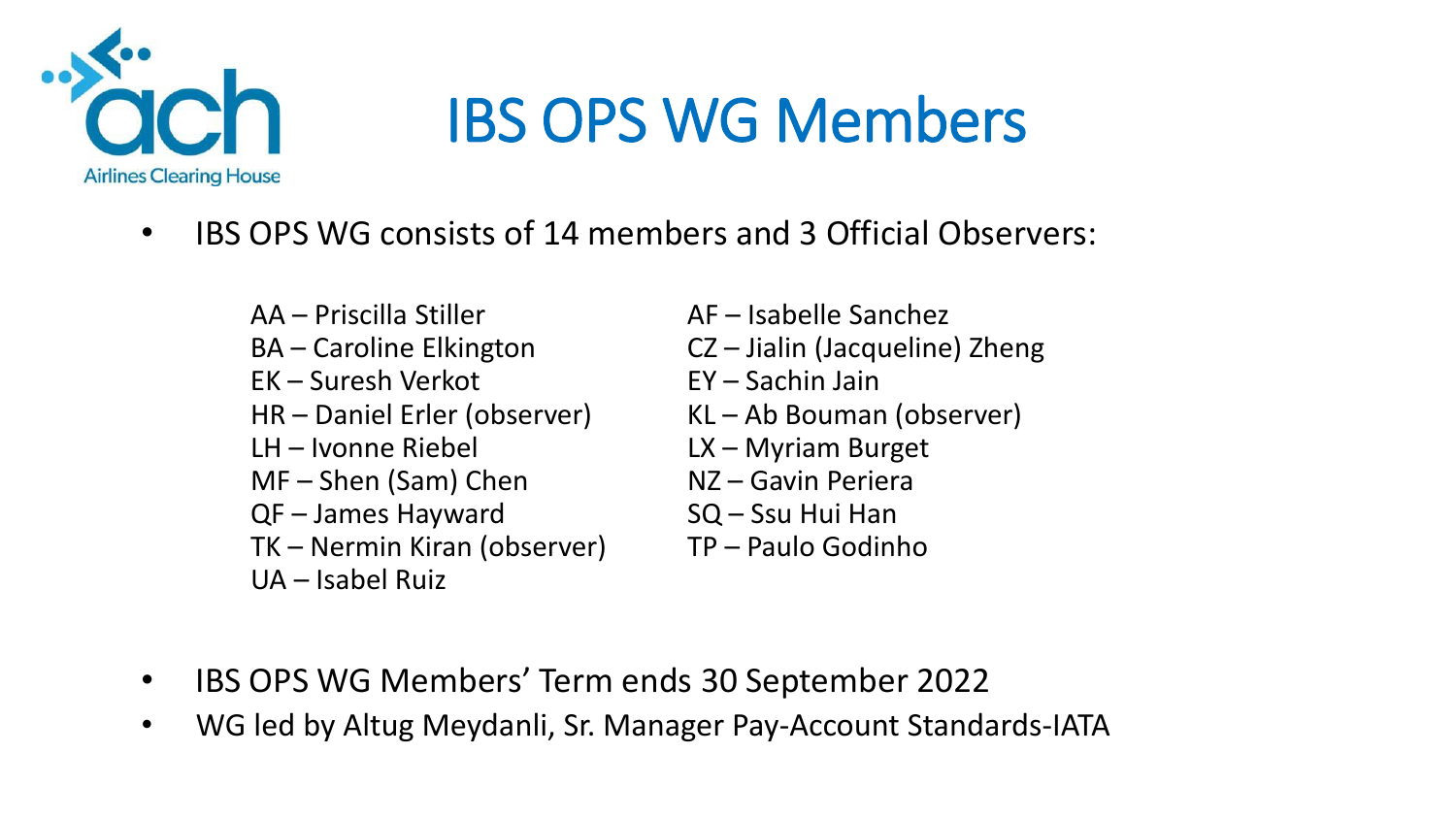

## IBS OPS WG - 2021 GM Highlights

- Prepared and Facilitated a unique 2021 IBS OPS GM
	- oFirst online GM with presenters from many parts of the world
	- oFirst time utilizing the IATA Standard Setting Workspace (SSW) platform to upload the proposals for the interactive carrier discussions which allowed agenda items to be modified before the GM
	- oFirst time utilizing the online ballot and voting period open for 15 days
	- oThere were 18 passenger and 2 cargo proposals submitted for the 2021 GM
		- 13/18 Passenger Proposals passed
		- 2/2 Cargo Proposals passed
		- Access SSW from [http://standards.iata.org](http://standards.iata.org/)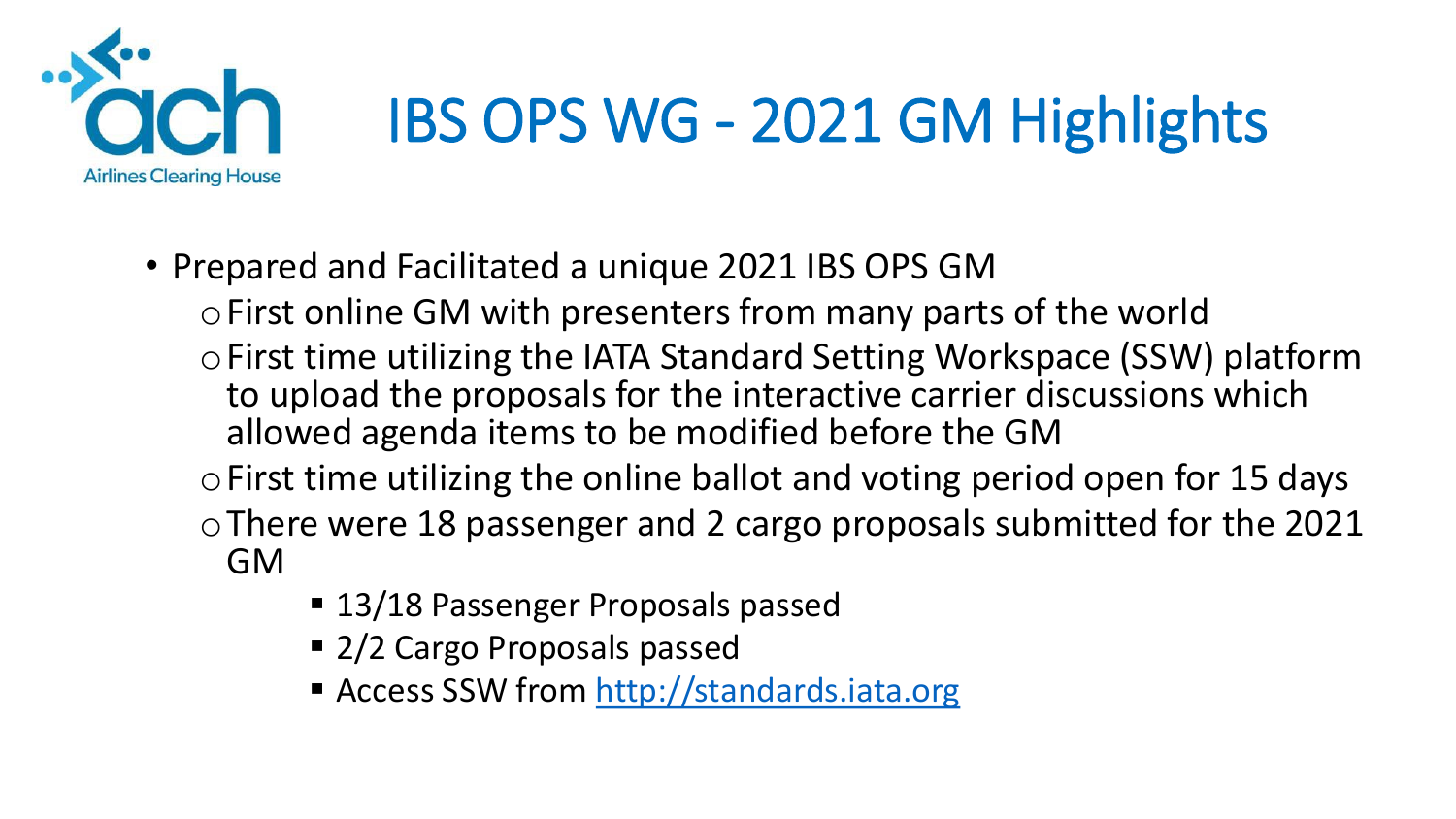

- Preparing for a face-face 2022 GM in Doha, Qatar
	- o Voting mechanism
	- o Agenda items
	- o Break-out sessions
- Answer Airline Clarifications Discuss and provide guidance and recommendations on topics such as:
	- o Tax application and billing on involuntary exchanges
	- <sup>o</sup> Planned schedule change Settlement on original ticket value versus Settlement based on recalculating the applicable fare on the new itinerary
	- o Additional clarification provided on Currency Conversion, RATD, and Minimum Value for Rejection
- IATA Rejection Reduction Dashboard Dashboard is updated quarterly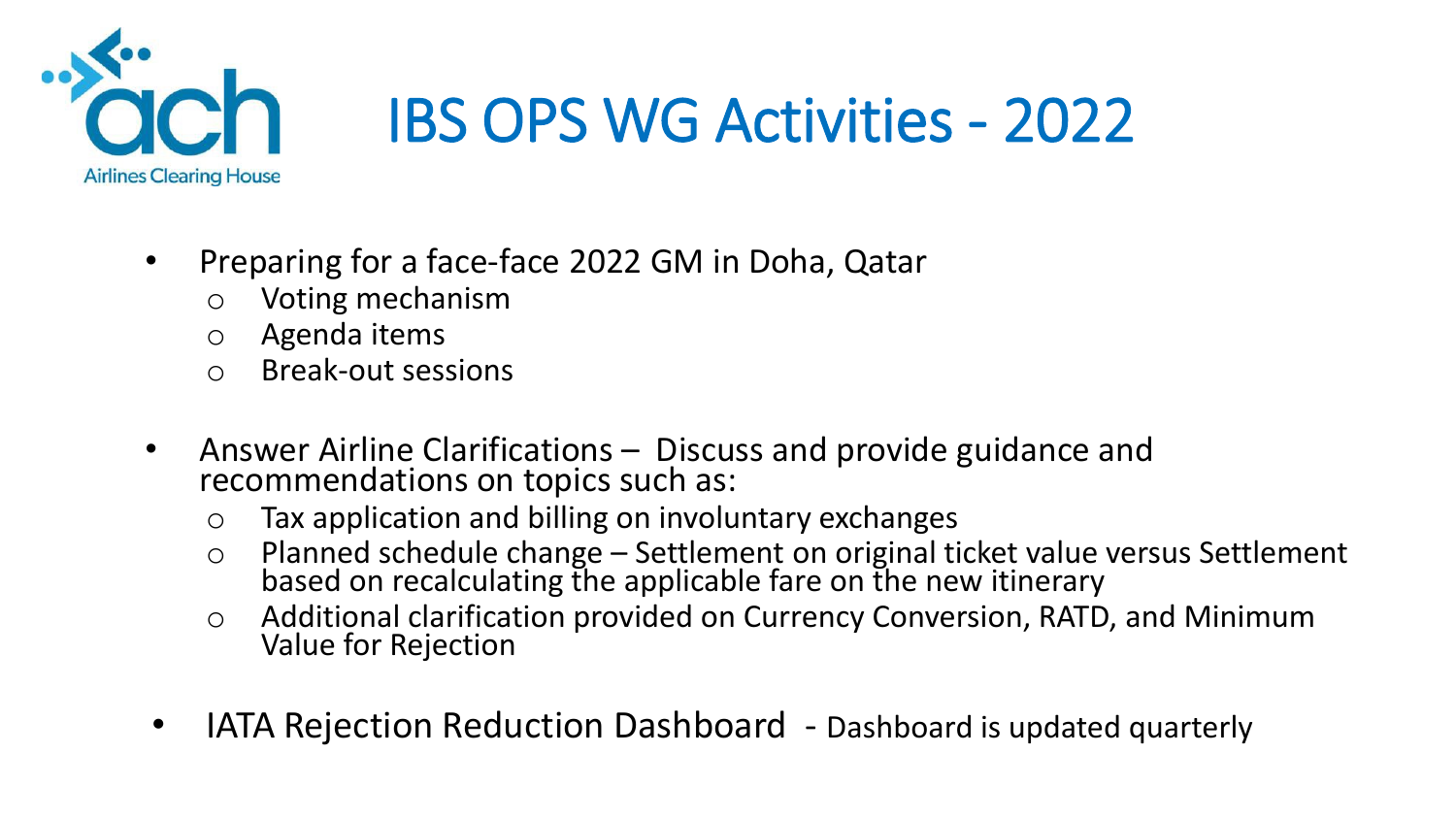

- SISM Simplified Involuntary Interline Settlement Methodology
	- FinAC approved and endorsed the restart of the IBS OPS WG activities in finding a simplified solution for Involuntary Interline Settlement
	- o Taskforce resurrected with new members in July 2021
	- o Data analysis on multiple simulations provided by the SIS team
	- $\circ$  Taskforce is currently preparing a paper to be presented in the May IBS OPS WG meeting
	- A target to identify and present a solution for the IBS OPS GM 2022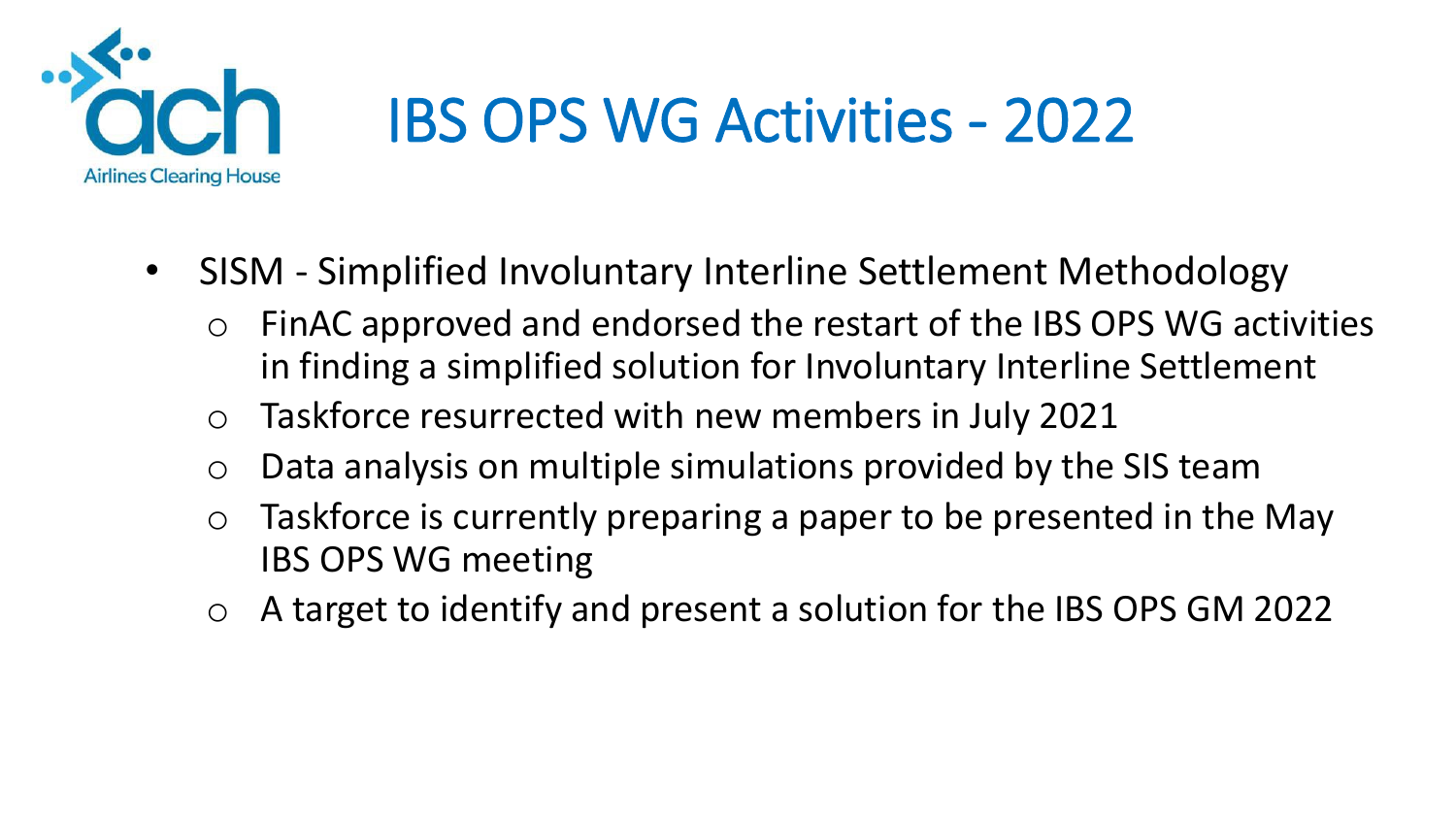

#### IBS OPS WG move to PSC Structure

- Moving IBS OP WG from IFAC-Industry Financial Advisory Council (Previously FinAC) to PSC structure reporting to PASB effective January 1, 2023
	- Provide more efficiency by having all standard setting activities under one governance structure and to benefit from anti-trust immunity
	- o Ensures all voices are heard and communications are flowing between the related Boards; especially for the evolving world of offers and orders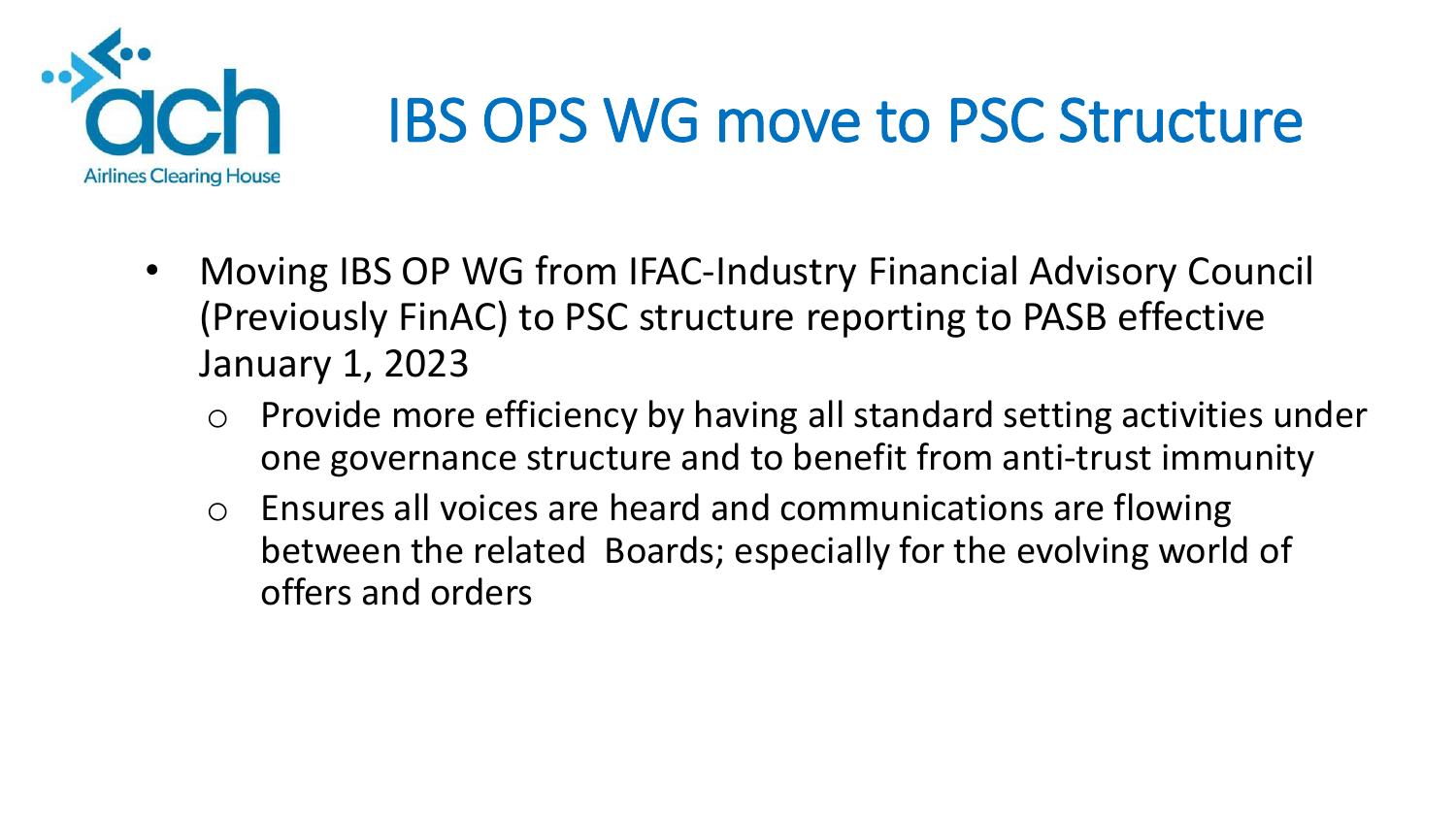

#### PSC Structure